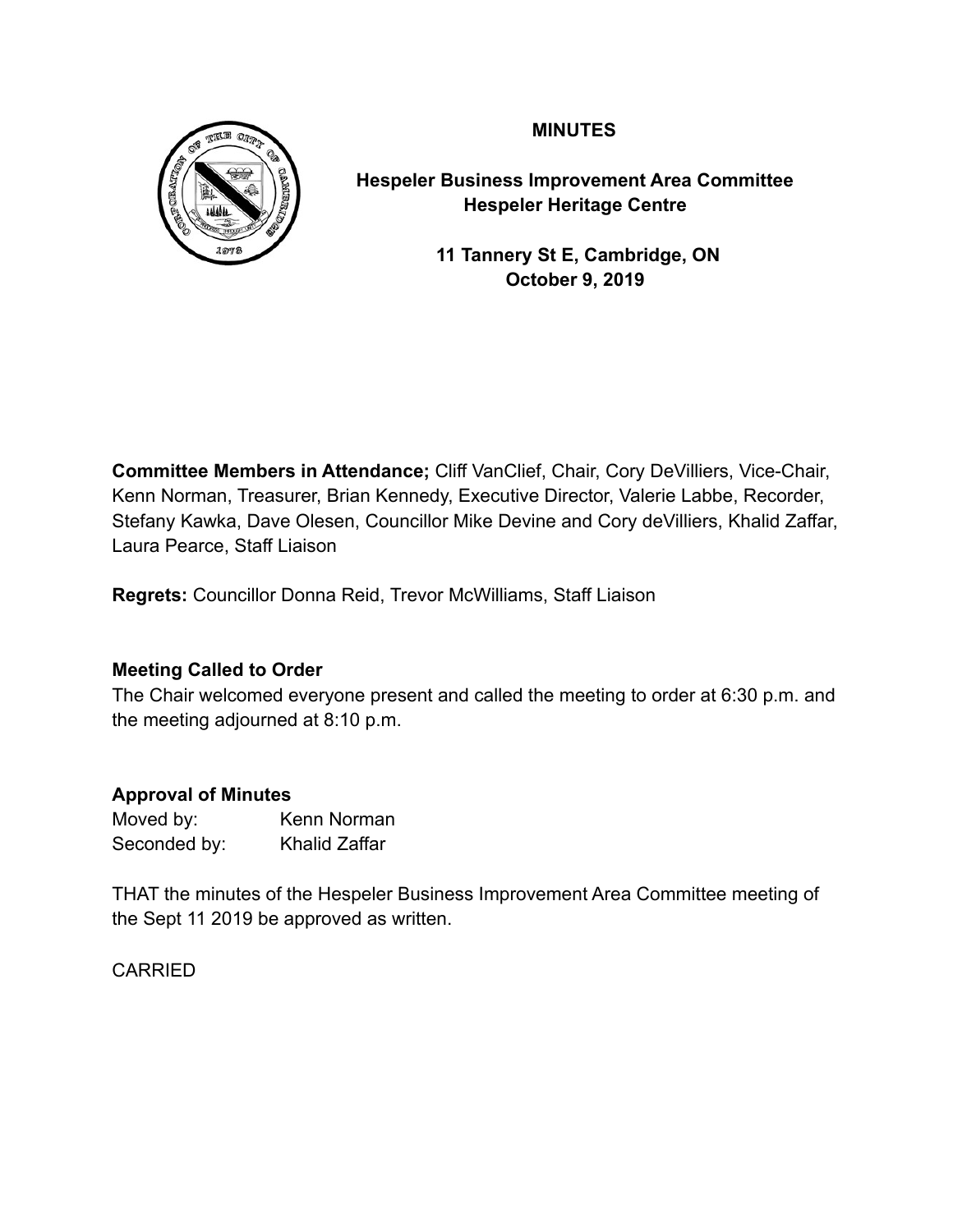**Starter Company Plus -** Laura provided an update that this program has re-launched and could have positive impact to some of the new businesses in the Hespeler BIA . Runs in partnership with Waterloo Region Small Business Centre providing grants to new small businesses in operation less than 5 years. Grant is up to \$5000 and has great mentoring and workshops. Deadline is November 14th for businesses to apply. There are 2 mandatory workshops in November. Program launches again in April 2020. Laura agreed to send an email summary to Brian to be shared with BIA membership.

**Bike Repair Station** - discussed yesterday with the Mayor during the walking tour in Hespeler. There was a repair station in downtown Cambridge for a period of time which has been dismantled and stored. Hespeler BIA expressed interest in having it reinstalled within Hespeler. Laura spoke with Shannon Noonan and will follow up to Economic Development and the new sustainable transportation co-ordinator later this month. Laura will provide an update following these discussions.

**BIA Summit** - will be held on October 22nd in the Secord Room from 6-8pm. Cliff, Brian and Dave all agreed to attend and represent the Hespeler BIA.

**Core Area Transformation Fund Presentation to BIA's** - James Goodram recently provided an overview presentation for the Core Area Transformation Fund to all three BIA's. Further discussion around the content of that meeting and that the BIA would like to see what is going to be presented to City Council before it is presented. Each core is on a cusp of growth and like to see further definition around what the funds could be used for and what the goals of the fund are with a balance between short and long-term goals.

#### **Cambridge Hall of Fame - October 10th**

Lary Turner reminded the BIA of the Cambridge Hall of Fame event to be held tomorrow Thursday October 10th at 7pm in the Bowman Room of City Hall. The Cambridge Hall of Fame will be inducting 9 new members including Mr. Kribs from Hespeler.

**City Update** - Councillor Devine shared that the City acquired the land along the trail behind Ernie's this month. As next steps it will be reviewed to see how it can be developed in the future.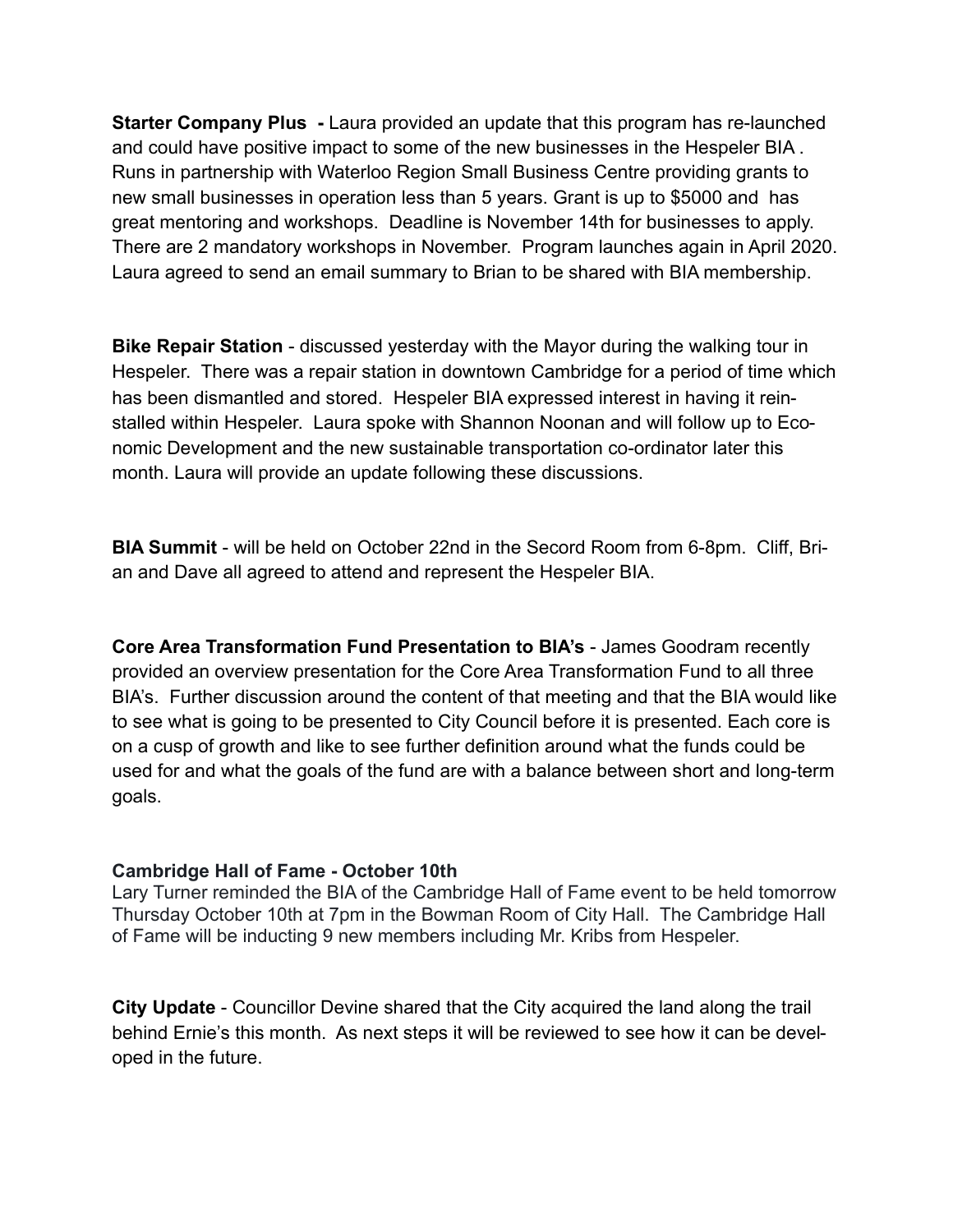**City Update River Road Development** - Councillor Devine reported that City council has put an Interim Control Bylaw for River Road to allow staff to put a better development plan in place. This Bylaw is for one year with nothing to be built with the exception of one developer that had already submitted a development application and exempt from the Interim control Bylaw.

**Hespeler Village Market** - Councillor Devine shared that the Hespeler Village Market may move to Forbes Park next year as they feel they have out-grown the current space at the Cenotaph area.

**Remembrance Day Banners -** Dave worked with Bill Calvin this past Monday to arrange for the installation of 54 legion Remembrance Day banners. The BIA will remove the banners when the snowflakes are installed later in November.

**Hespeler BIA Budget Discussion -** Kenn shared the proposed budget for 2020 along with an update on the projected year end 2019. There is also a 2017 CCAP surplus that the City will be returning to all three BIA's with Hespeler's portion being approximately \$300. Kenn also advised that there are funds left in the 50/50 budget which will help with Christmas lighting and installation costs.

Further discussion around the cost of the former bike patrol that is now handled by a security company and provided to each core with longer hours during the summer months. Laura to review and provide an update on the availability in Hespeler during 2019 and any Incident Reports. Further review can be done with Brian Geertz at the BIA summit.

Agreement to review and approve the 2020 BIA budget over email in the next couple of weeks so it can be provided to the City in early November.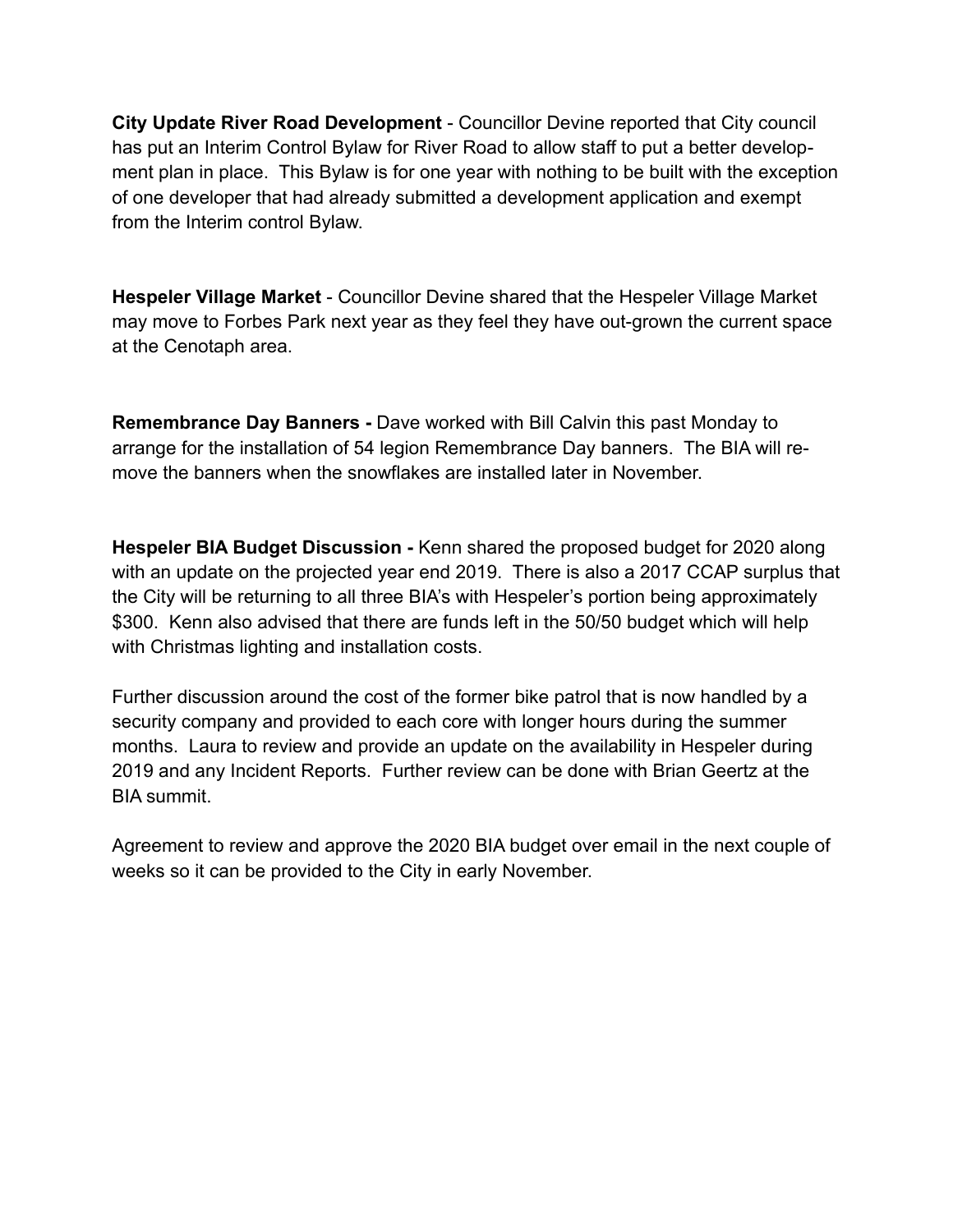**Core Area Beautification** - Dave provided an update that it seemed the Ambassador team stopped watering the hanging baskets in early September so the plants died and were removed. Previously these were hung until Thanksgiving. This may be another item to bring up at the BIA Summit. Dave recently met with Walter who is the City Engineer in charge of streetscaping to review next steps to finalize the Hespeler sign installation. Hoping to push to get this finished prior to December. Need to work with Energy Plus to complete electrical work to back-light the sign followed by a stone retaining wall, landscaping and once those steps are completed the sidewalk can be finished.

**Cambridge Music & Lights** - Brian received a quote to light the parameter trees in the Cenotaph area as well as installing new lights at Jacob's Landing. Quote is for 48 sets of lights with a combination on mini lights and larger lights which come with a two-year warranty. Installation quotes will be determined at a later date but hoping to install before Music & Lights event on Friday November 22nd.

Moved by: Kenn Norman Seconded by: Dave Olesen

THAT we agree to spend \$1245.62 on white lights for the parameter trees at Cenotaph and at Jacob's Landing. These lights will be installed year-round at both locations.

**Event Application - Holiday Hop & Shop** - set to run again this year on Thursday November 21st. The event is a retail shopping event and was quite successful last year. Last year we provided \$250. This year they they are requesting \$450. Our recommendation will be \$300 in social media and promotional material.

Moved by: Kenn Norman Seconded by: Mike Devine

THAT we agree to provide \$300 in kind advertising and social media assistance towards the event.